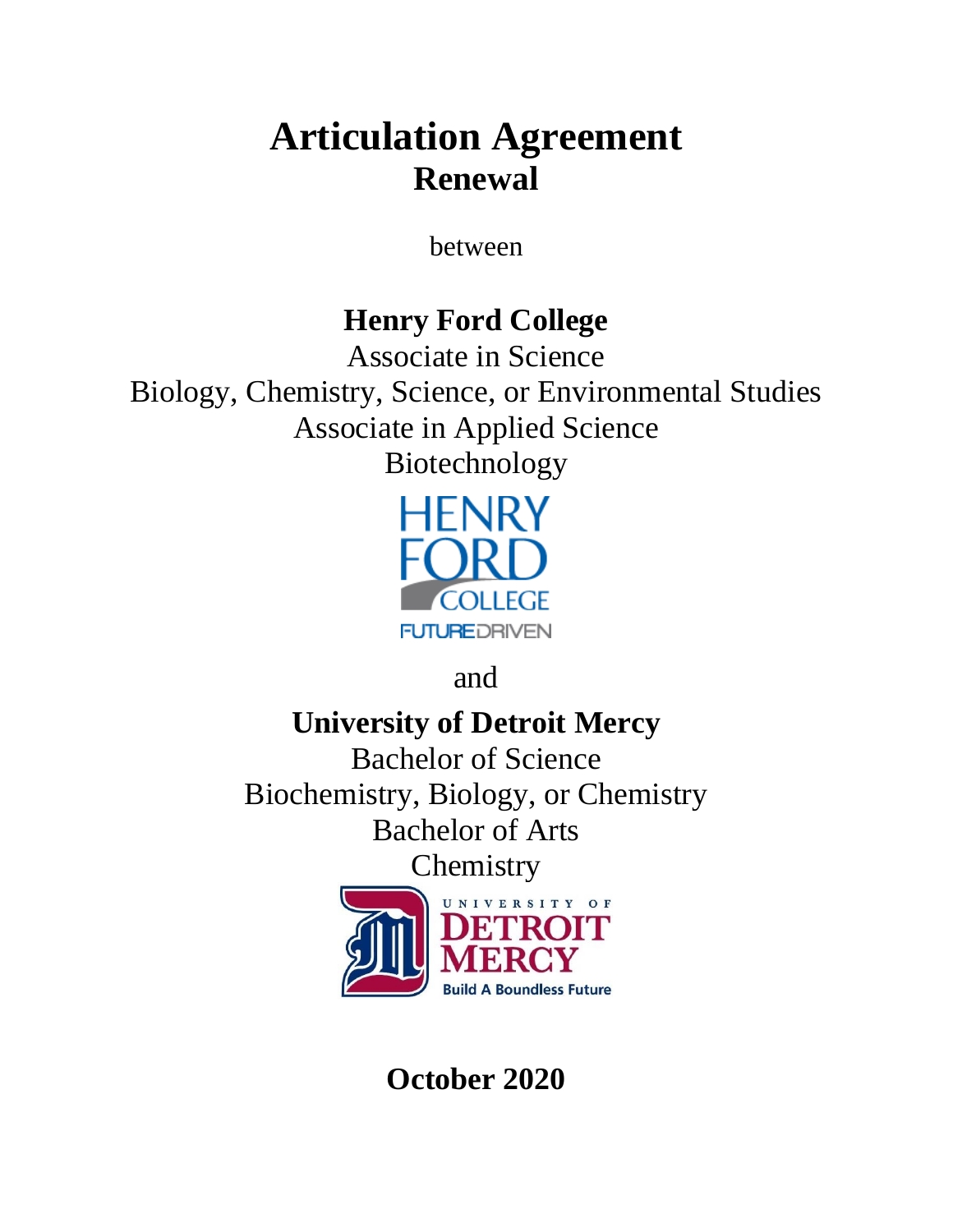## **Articulation Agreement Renewal**

between

## **Henry Ford College**

Associate in Science in Biology, Chemistry, Science, or Environmental Studies Associate in Applied Science in Biotechnology

and

### **University of Detroit Mercy**

Bachelor of Science in Biochemistry, Biology, or Chemistry Bachelor of Arts in Chemistry

#### **Article I -Agreement on Principle**

University of Detroit Mercy (hereafter Detroit Mercy) and Henry Ford College (hereafter HFC) agree that students who begin their studies at the community college and transfer to Detroit Mercy to earn a bachelor's degree should experience a smooth transition that minimizes loss of credit and duplication of coursework. Detroit Mercy and HFC enter into this Agreement as cooperating, equal partners who shall maintain the integrity of their separate programs.

#### **Article II - Agreement on Program Specifics**

Admission to a Detroit Mercy undergraduate science program is ensured to students who meet the basic Detroit Mercy admission criteria including at least a 2.50 overall GPA and at least a 2.50 in all math and science classes. Students who do not satisfy these criteria will be evaluated on a caseby-case basis. HFC students within or under this Agreement will receive equal consideration with others seeking admission or financial aid.

- Specific courses that transfer are listed on the attached Transfer Guides.
- The maximum number of Detroit Mercy credits that will transfer from HFC to fulfill specific requirements in science programs is 63, but for those following this Articulation agreement, additional credits may transfer as shown:
	- o B.S. degree with a major in Biochemistry: 83 credits
	- o B.S. degree with a major in Biology: 79 credits
	- o B.S. degree with a major in Chemistry: 86 credits
	- o B.A. degree with a major in Chemistry: 79 credits
- The Transfer Guide is updated regularly to reflect new and discontinued classes and programs. These Guides are available on the Detroit Mercy website. Any additional courses will be reviewed and added to subsequent Transfer Guides.
- Courses with less than a grade of  $C(2.0)$  will not transfer.
- Although not necessary to benefit from this Agreement, in general, HFC students are encouraged to complete the associate degree and/or the Michigan Transfer Agreement (MTA) at HFC. In some cases, this may be done with the reverse transfer of credit.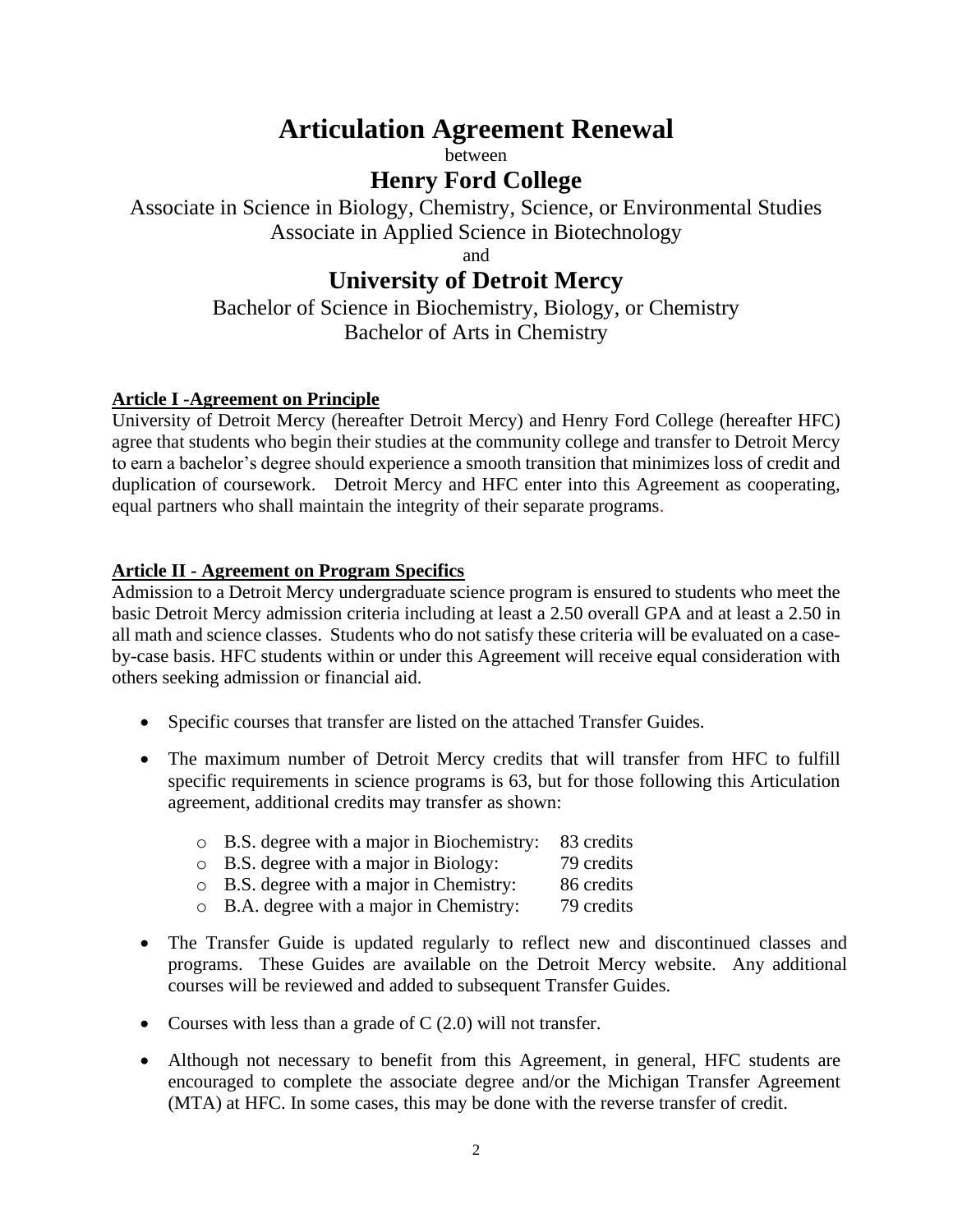• Students who are completing HFC's associate degree are encouraged to select the HFC humanities and social science courses that not only fulfill HFC General Education Distribution Requirements/MTA Requirements, but also fulfill Detroit Mercy's Core Curriculum. (See attached Transfer Guides.)

#### **Article III - Agreement on Communication**

Detroit Mercy and HFC agree to cooperate in communication with each other and with their common and respective publics concerning the established relationship between the two institutions. Faculty and staff at both institutions will share the information in this Agreement with interested and qualified students and both institutions will provide counseling and advising to current and prospective students.

Detroit Mercy and HFC agree to exchange transfer student information for monitoring and enhancing student academic success. The information may also be used to enhance curricular offerings. At no time will Family Education Rights and Privacy Act (FERPA) regulations or requirements be violated.

*HFC students are strongly encouraged to contact both an HFC advisor and a Detroit Mercy science advisor as early as possible to put together a customized program plan for courses at both HFC and Detroit Mercy.* 

#### **Article IV - Maintenance and Review Procedures**

Detroit Mercy and HFC agree that at least one individual at each institution to evaluate the continuing effectiveness of this Agreement, to facilitate changes to and development of the program, and to advise students in exceptional situations.

Detroit Mercy and HFC agree that responsibility to practical implementation, maintenance and communication related to this Agreement rests with the following individuals:

| <b>Transfer Credit Team</b>        |
|------------------------------------|
| Office of the Registrar            |
| University of Detroit Mercy        |
| 4001 West McNichols Rd.            |
| Detroit, MI 48221-3038             |
| E-mail: transferteam@udmercy.edu   |
| Office of Academic Services (L314) |
| Henry Ford College                 |
| 5101 Evergreen Rd.                 |
| Dearborn, MI 48128                 |
| E-mail: academicservices@hfcc.edu  |
|                                    |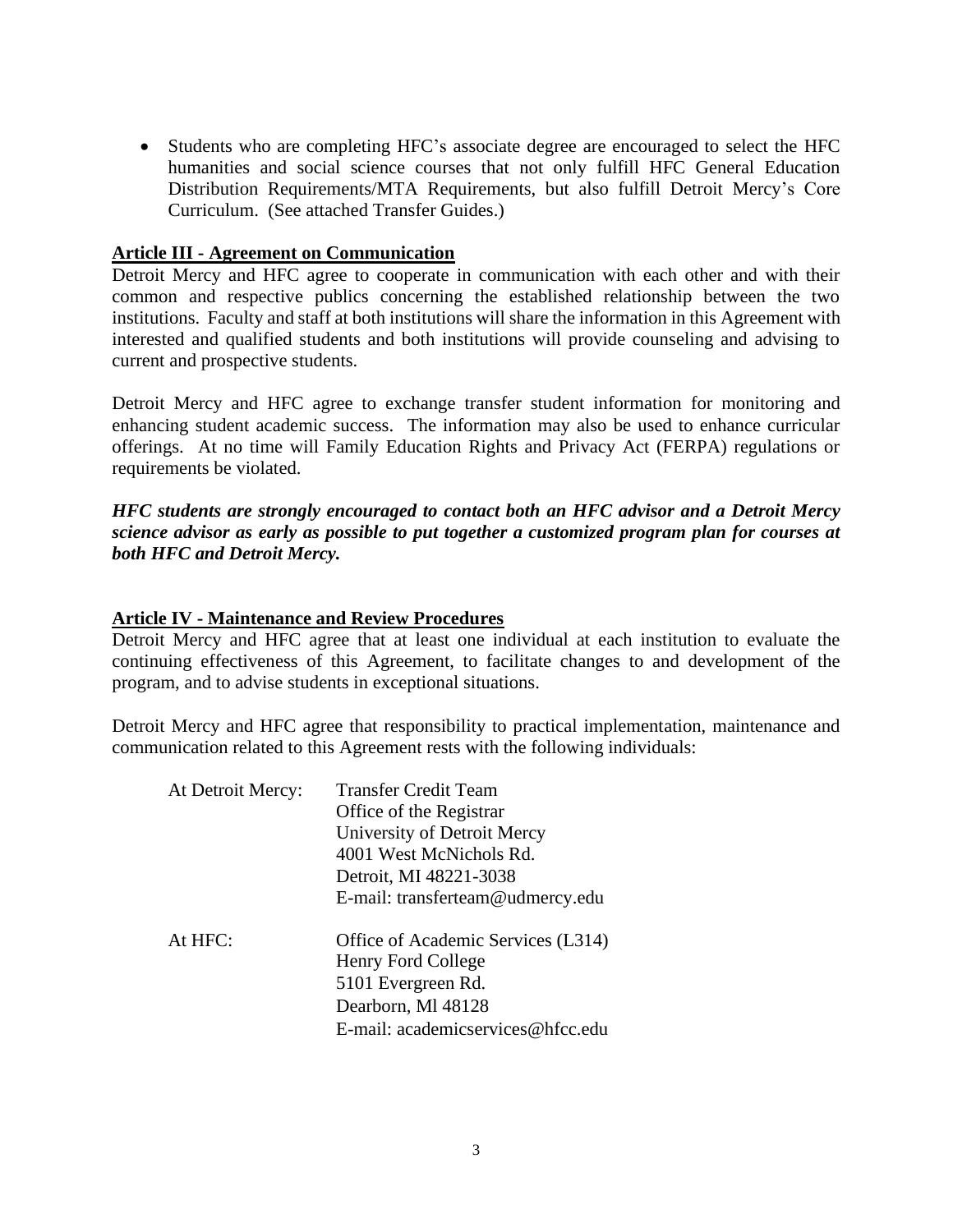#### **Article V - Review and Modification of the Agreement**

Each institution will notify the other in writing of any contemplated curricular changes that would affect the future of this Agreement. No modifications to this Agreement will take place unless they are in writing and signed by authorized individuals of both parties.

#### **Article VI – Indemnification**

To the extent permitted by law, HFC and Detroit Mercy agree to indemnify and hold one another harmless from any and all claims initiated by student participants, their parents, survivors, or agents, arising from any negligent acts or omission on the part of either institution or any of their employees.

#### **Article VII - Effective Dates This Agreement is effective as of October 1, 2020 up to October 1, 2025.**

Six months (6) prior to the termination of this Agreement, the Agreement will be reviewed for possible revisions and renewal. Either Detroit Mercy or HFC may terminate this Agreement without cause by notifying the other party in writing 90 days in advance of the date of termination. Should the Agreement be terminated or significantly changed, HFC students who designated this program Agreement before its termination will have three additional years to be admitted under the terms of this Agreement.

*Note: Detroit Mercy adopted a New Core Curriculum effective Fall 2017. Transfer students are encouraged to follow the New Core. However, if it is to the student's advantage to follow the Old Core Curriculum, students who begin at Detroit Mercy from Fall 2017 up to and including Summer 2021 will have the option to select the Old Core. This will be done in consultation with an academic advisor.*

#### **Article VIII – Additional Provisions**

**Discrimination.** The Parties agree that they will not discriminate against any student or participant because of race, color, age, sex/gender, sexual orientation, gender identity, gender expression, religion, national origin, height, weight, marital status, disability perceived disability, political affiliation, familial status, veteran status, genetic or other characteristic protected by law in the performance of programs and services under this Agreement, consistent with federal and state laws and with the non-discrimination policies of each Party. Neither party will discriminate against any employee or applicant for employment (with respect to hire, tenure, terms, conditions, or privileges of employment, or a matter directly or indirectly related to employment) because of race, color, age, sex/gender, sexual orientation, gender identity, gender expression, religion, national origin, height, weight, marital status, disability, perceived disability, political affiliation, familial status, veteran status, genetic or other characteristic protected by law.

The Parties agree that they will provide appropriate accommodations and services for all individuals with disabilities who are protected by the Americans with Disabilities Act and make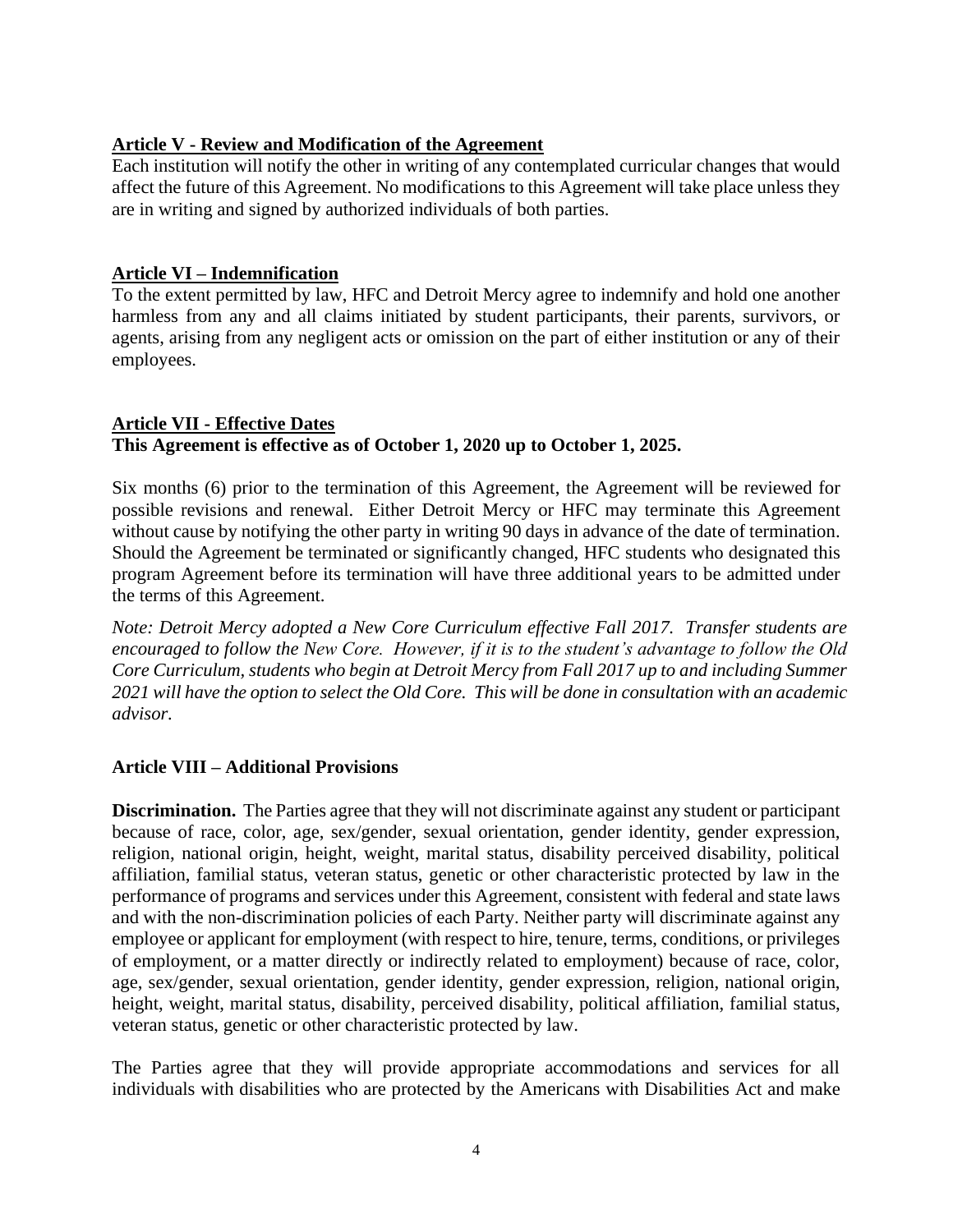sure that all of their programs are also accessible and comply with the Americans with Disabilities Act (ADA), Rehabilitation Act of 1973, and in particular, the provision that illegal discrimination by either party may be considered a material breach of this Agreement.

**Invalid Parts.** If any provision of this Agreement is declared by any court of competent jurisdiction to be invalid for any reason, such invalidity shall not affect the remaining provisions. On the contrary, such remaining provisions shall be fully severable, and this Agreement shall be construed and enforced as if such invalid provisions never had been inserted in this Agreement.

**Enforcement and Governing Law**. All matters relating to the validity, interpretation, performance or enforcement of this Agreement, and any claims arising from or related to this Agreement, will be governed by and construed in accordance with the laws of the United States of America, State of Michigan, without regard to the principle of conflict of laws.

**Disputes.** The Parties agree to attempt best efforts to resolve disputes on an informal basis through meetings and discussions. Disputes that are not resolved at the informal level will be submitted to facilitation. If facilitation is unsuccessful, the Parties shall submit their dispute to binding arbitration in lieu of litigation and waive the right to file suit against the other. The arbitration shall be conducted in Dearborn, Michigan by a mutually acceptable arbitrator who shall determine which Party(ies) shall be responsible for paying the arbitrator's fee.

**Entire Agreement.** This Agreement embodies the entire agreement of the Parties and supersedes all other verbal and/or written agreements, warranties, representations, or understandings entered into by the Parties and may only be modified by a written amendment executed by authorized signatories of both Parties.

**Counterparts**. This Agreement may be executed in counterparts which, when combined, shall constitute the entire agreement.